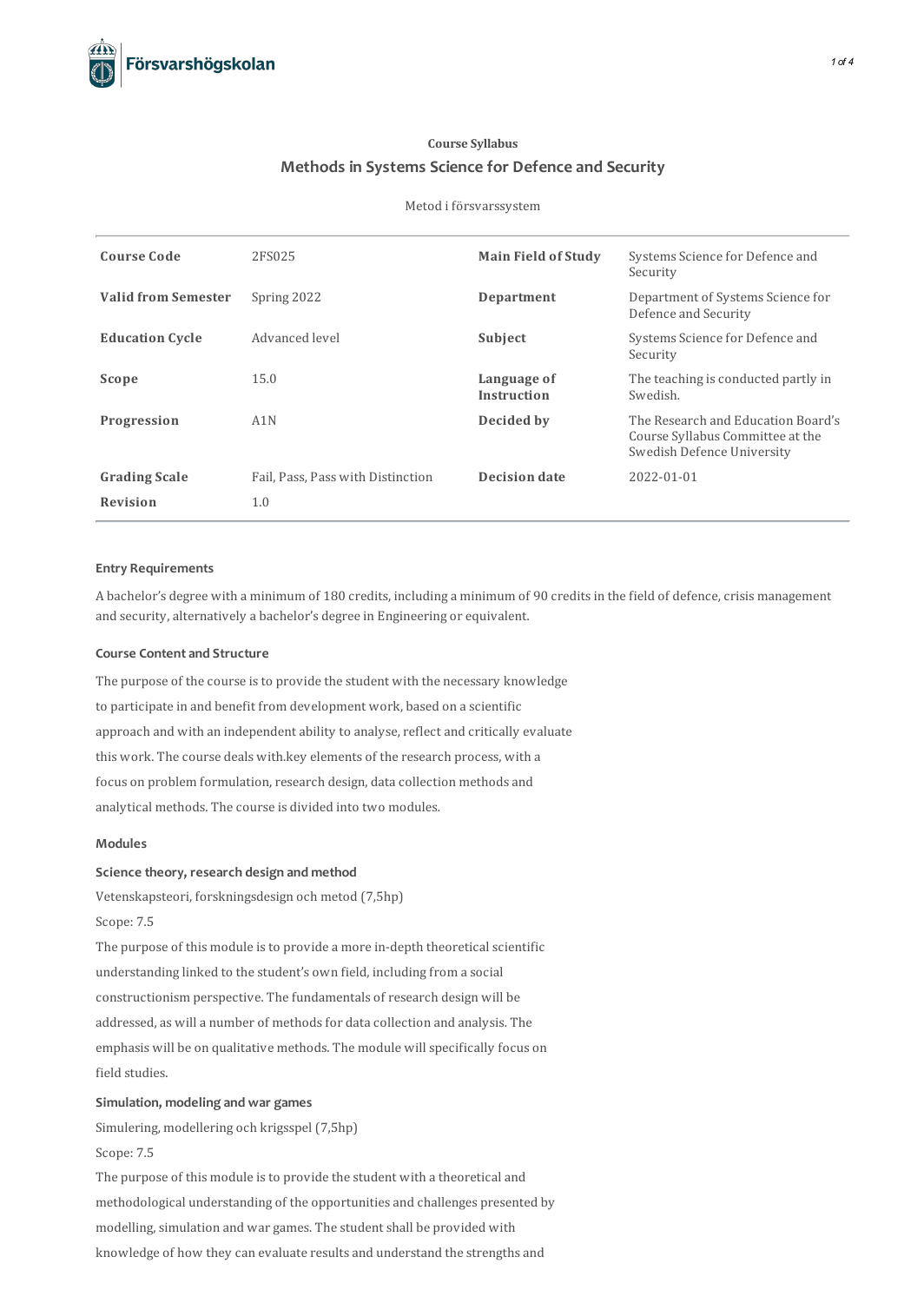

weaknesses of various methods and the types of answers they can provide.

#### **Intended Learning Outcomes**

After completed course the student should be able to:

Module 1

- explain basic scientific and epistemological concepts and relate these to their own field of defence systems;
- compare and evaluate various methodsfor data collection and analysis base on a specific issue; and
- identify and assess various ethical aspects of research and development activities.

## Module 2

- demonstrate the ability to critically and systematically integrate knowledge, as well asthe ability to model,simulate, predict (within given parameters) and evaluate sociotechnical defence systems; and
- demonstrate the ability to critically and systematically review models, simulations and war games and the results thereof.

#### **Type of Instruction**

Teaching will be conducted in the form of lectures, independent study and seminars. Module 2 will also utilise teaching in the form of computer lab experiments and war games.

#### **Assessment**

## **Examination**

Scope: 7.5 Grading Scale: Fail, Pass, Pass with Distinction Examination will be through individual written assignments

## **Examination**

Scope: 7.5 Grading Scale: Fail, Pass, Pass with Distinction Examination will be through individual written assignments.

## **Grading**

Grades are set according to a three-grade scale: Pass with merit (VG), Pass(G) and Fail (U). Grading criteria are stated in the course description. A passing grade (G) requires a passfor the two individual written assignments. A pass with merit (VG) requires a pass with merit (VG) for the two individual written assignments.

The examiner may decide that supplementary work is required in order for a pass grade to be achieved. Examination papers submitted late will not be graded, unlessthere are special reasons, which have been approved by the examiner. Supplementary assignments are to be submitted no later than five working days after the notification of results and the supplementary assignment for the examination in question, unless there are special reasons, which have been approved by the examiner.

## **Restrictionsin Number of Examinations**

There is no limit on the total number of examination opportunities.

#### **Restrictions Concerning Degree**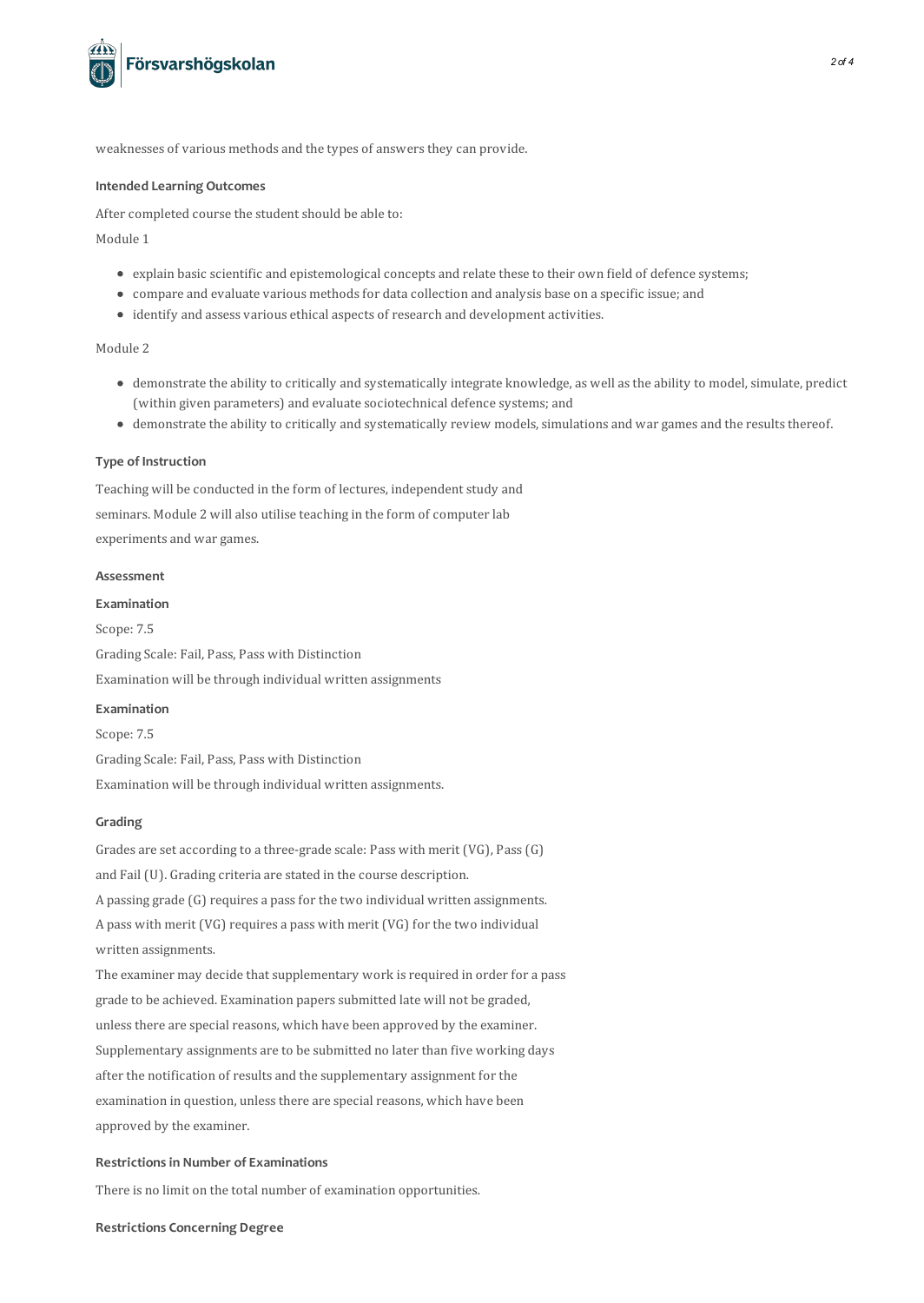

The course cannot be part of a degree whose content is wholly or partly in accordance with the content of thiscourse.

## **Transitional Provisions**

When a course is no longer provided or when the content of a course has been significantly altered, the student/participant retains the right to be examined in accordance with this course syllabus once per term during a three-term period.

## **Miscellanous**

Thiscourse is held as a compulsory element of the Master´s Programme in Defence and Security Systems Development.

On the completion of the course, an evaluation will be conducted under the auspices of the course director, which will form the basis for any changes to the course.

The course will be held in English. If no internationals students are admitted, parts of the course will be held in Swedish

If the student has a decision from the Swedish Defence University stating the need for extra pedagogicalsupport because of a functional disability, the examiner may decide on alternative examination forms for the student.